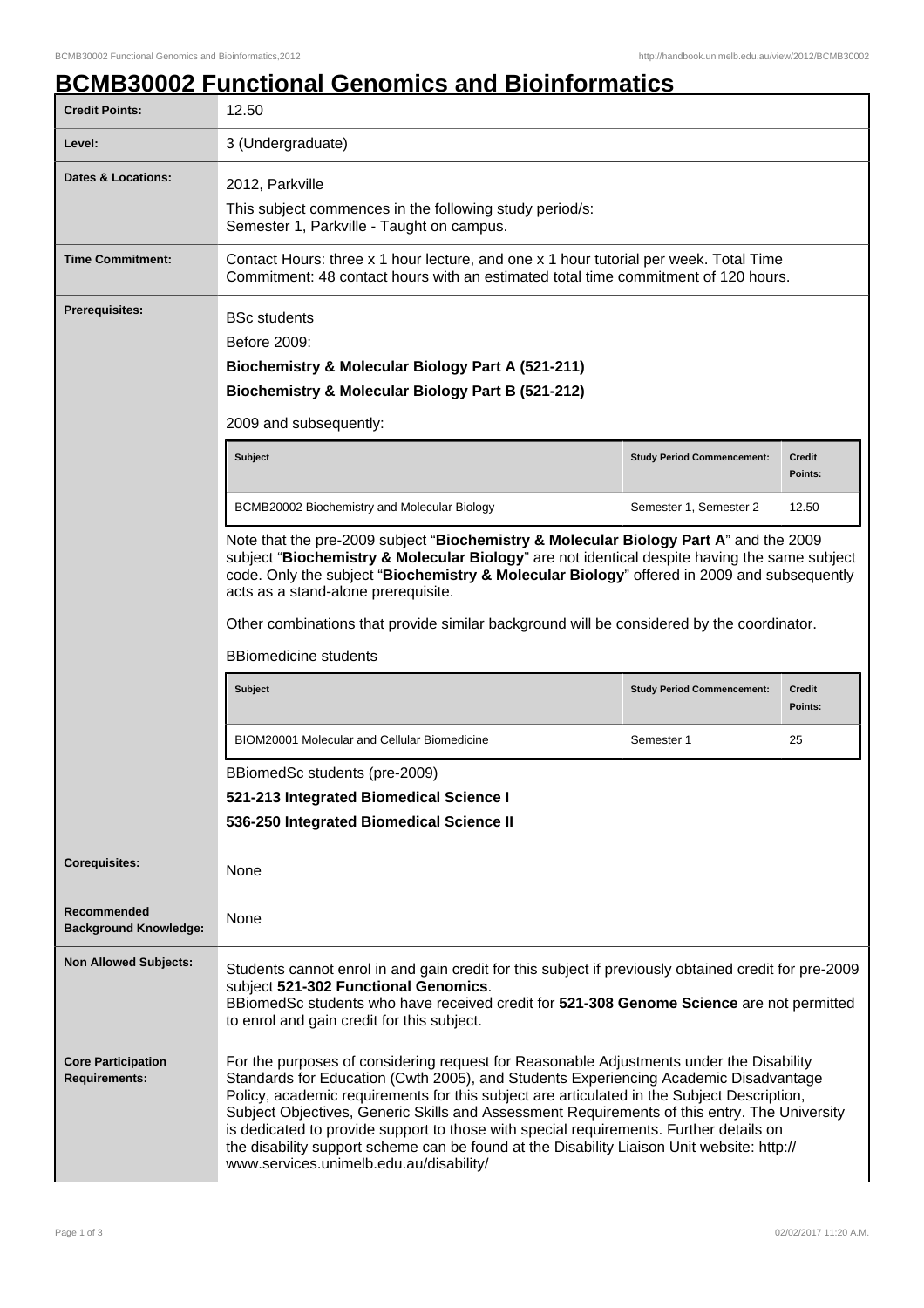| Coordinator:              | Dr Alana Mitchell                                                                                                                                                                                                                                                                                                                                                                                                                                                                                                                                                                                                                                                                                                                                                                                                                                                                                                                                                                                                                                                                                            |
|---------------------------|--------------------------------------------------------------------------------------------------------------------------------------------------------------------------------------------------------------------------------------------------------------------------------------------------------------------------------------------------------------------------------------------------------------------------------------------------------------------------------------------------------------------------------------------------------------------------------------------------------------------------------------------------------------------------------------------------------------------------------------------------------------------------------------------------------------------------------------------------------------------------------------------------------------------------------------------------------------------------------------------------------------------------------------------------------------------------------------------------------------|
| <b>Contact:</b>           | Academic Coordinator<br>Dr Alana Mitchell<br>amitch@unimelb.edu.au (mailto:amitch@unimelb.edu.au)<br><b>Adminstrative Coordinator</b><br>Ms Irene Koumanelis<br>i.koumanelis@unimelb.edu.au (mailto:i.koumanelis@unimelb.edu.au)                                                                                                                                                                                                                                                                                                                                                                                                                                                                                                                                                                                                                                                                                                                                                                                                                                                                             |
| <b>Subject Overview:</b>  | Knowledge of genome structures from various organisms and the rapid development of<br>technologies that exploit such information are having a big impact in biology, medicine and<br>biotechnology. This subject describes the structure and expression of genomes in higher<br>organisms and provides an understanding of the technologies used to analyse and manipulate<br>genes. Students will learn how the modification of genes in cells and whole organisms<br>can be used to discover gene function or to modify phenotype. The structure of eukaryotic<br>chromosomes is presented to demonstrate how genetic material is replicated and how<br>transcription of RNA is controlled. We illustrate how pathways that regulate RNA and protein<br>are integrated to control cell metabolism and cell fate. The content will cover the bioinformatic<br>techniques used to interpret and extend genomic information. The approaches of functional<br>genomics will be discussed in relation to cancer to illustrate the application of molecular biology<br>to the study of human biology and health. |
| Objectives:               | By the end of the subject, the student should understand:<br>$#$ current concepts concerning the molecular bases of genome structure and the regulation of<br>gene expression in eukaryotic organisms (yeast, animals and plants)<br>the role of gene regulatory networks in controlling metabolic and developmental pathways<br>$#$ the theory of recombinant DNA technology and how it is applied in biomedicine and<br>biotechnology<br>the significance and applications of genome sequencing programs;<br>#<br>bioinformatic techniques and their applications<br>#<br>how gene function can be investigated by recombinant DNA techniques and genetic<br>#<br>manipulation of cell lines and whole organisms (transgenesis and targeted mutation);<br>how functional genomics can be applied in the study of human diseases such as cancer.                                                                                                                                                                                                                                                            |
| Assessment:               | 3 hour written exam held in examination period (70%); two 1 hour written examinations held<br>during semester $(7.5\% \times 2 = 15\%)$ ; 1,000 word essay assessment due mid-semester (15%).                                                                                                                                                                                                                                                                                                                                                                                                                                                                                                                                                                                                                                                                                                                                                                                                                                                                                                                |
| <b>Prescribed Texts:</b>  | Alberts et al, Molecular Biology of the Cell, 5th edition                                                                                                                                                                                                                                                                                                                                                                                                                                                                                                                                                                                                                                                                                                                                                                                                                                                                                                                                                                                                                                                    |
| <b>Breadth Options:</b>   | This subject is not available as a breadth subject.                                                                                                                                                                                                                                                                                                                                                                                                                                                                                                                                                                                                                                                                                                                                                                                                                                                                                                                                                                                                                                                          |
| <b>Fees Information:</b>  | Subject EFTSL, Level, Discipline & Census Date, http://enrolment.unimelb.edu.au/fees                                                                                                                                                                                                                                                                                                                                                                                                                                                                                                                                                                                                                                                                                                                                                                                                                                                                                                                                                                                                                         |
| <b>Generic Skills:</b>    | On completion of this subject, students should have developed the following generic skills:<br>$_{\#}$ the ability to interpret scientific literature and interpret data from electronic databases.<br>the capacity to integrate knowledge across disciplines.<br>#<br>the ability to comprehend a question, evaluate the relevant information and communicate<br>$\pm$<br>an answer.                                                                                                                                                                                                                                                                                                                                                                                                                                                                                                                                                                                                                                                                                                                        |
| Notes:                    | Students enrolled in the BSc (pre-2008 BSc), BASc or a combined BSc course will receive<br>science credit for the completion of this subject.<br>Students undertaking this subject will be expected to regularly access an internet-enabled<br>computer.                                                                                                                                                                                                                                                                                                                                                                                                                                                                                                                                                                                                                                                                                                                                                                                                                                                     |
| <b>Related Course(s):</b> | Master of Biotechnology                                                                                                                                                                                                                                                                                                                                                                                                                                                                                                                                                                                                                                                                                                                                                                                                                                                                                                                                                                                                                                                                                      |